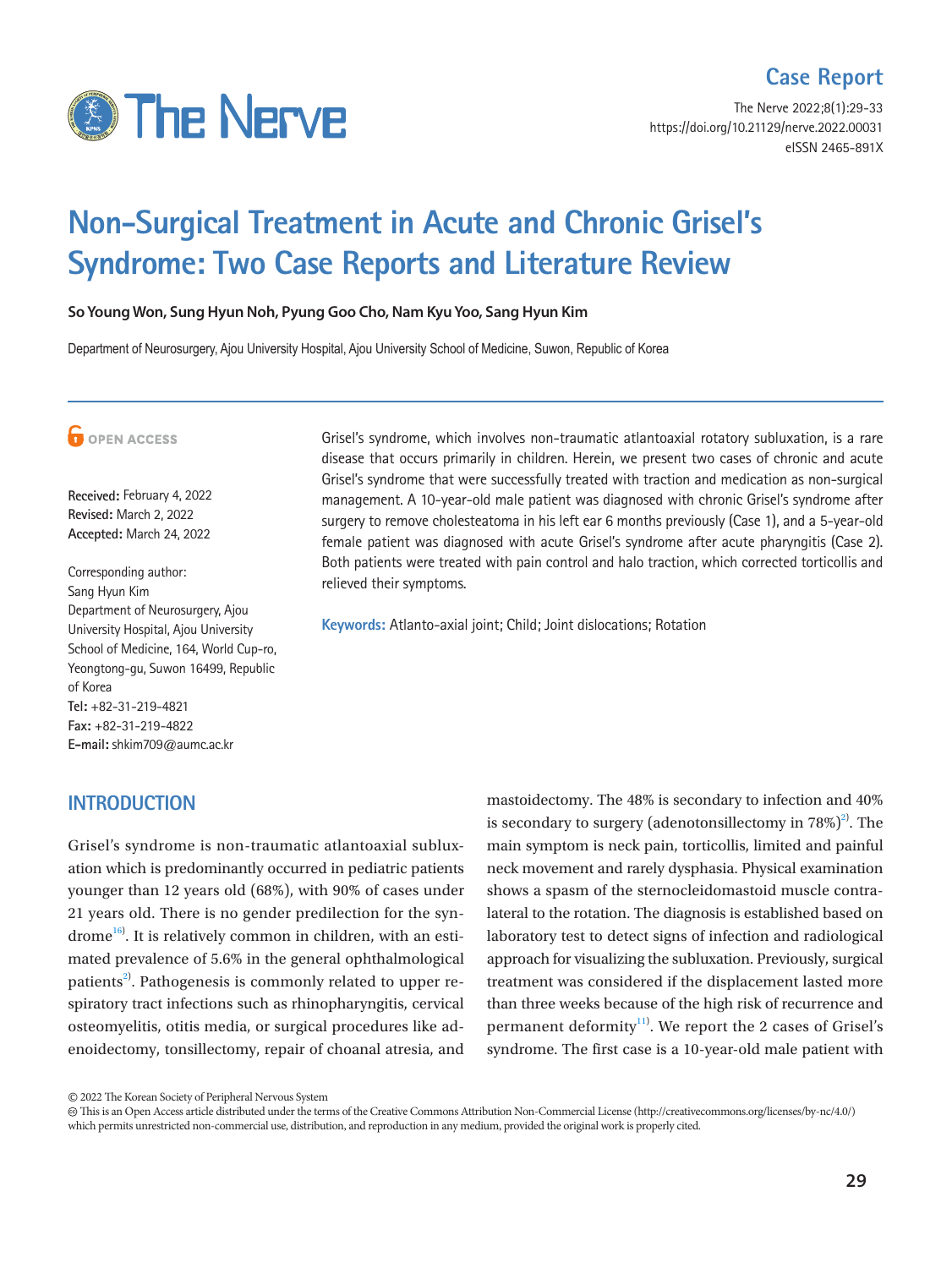# **The Nerve**

chronic Grisel's syndrome for more than 6 months, Fielding type III with atlantodental interval (ADI) over 5 mm treated with conservative treatment without surgical option. The second case is a 5-year-old female patient with acute form of Grisel's syndrome successfully treated with pain control and halo traction.

# **CASE REPORT**

#### **Case 1**

A 10-year-old male patient visited our hospital having complained of torticollis, neck pain, and dysphasia after mastoidectomy due to the removal of cholesteatoma in his left ear 6 month ago. His head was rotated to the left and tilted to the right. He complained of neck pain on attempted motion of the head, dyspnea, dysphagia, snoring and nausea. Because of these symptoms, he lost about 4 kg in two months. He had no history of trauma. Physical examination identified no tonsillar hypertrophy and hyperemia. There was a spasm of the ipsilateral sternocleidomastoid muscle exacerbated by the attempt to perform contralateral active rotation. Laboratory examinations showed absence of leukocytosis (7400/mm<sup>3</sup>; normal range, 4,000-11,000) and normal C-reactive protein (< 0.03 mg/dL). Computed tomography (CT) obtained demonstrated rotary displacement of the atlas with anterior displacement (fielding type III). The ADI was widened over 7 mm and neck was tilted to the right. Magnetic resonance imaging (MRI) showed an inflammatory process in the atlantodental space which extends to involve prevertebral soft tissues [\(Fig. 1](#page-1-0)). The patient

was placed in soft neck collar and received a conservative treatment consisted of pain control as ibuprofen, a muscle relaxant. Intermittent cervical traction was performed, starting from 0.5 kg/body weight to max 1.5 kg/body weight every day for 2 months. For the next two months, he continued to get traction therapy and take analgesia (ibuprofen). Head rotation and dislocation got corrected and symptoms were dramatically relieved [\(Fig. 2](#page-2-0)).

#### **Case 2**

A 5-year-old female child was referred for evaluation of torticollis. She was diagnosed with acute pharyngitis 3 days ago with 39°C fever and throat pain. Multiple enlarged lymph nodes and pharyngeal hypertrophy were detected. She was treated with intravenous antibiotics (ampicillin and β-lactamase inhibitor) and ibuprofen. Otherwise, the parents said no history of trauma or pre-existing health condition. Physical examination showed limited cervical range of motion. Her head was rotated to the right and tilted to the left. She was neurologically intact and had limited painful neck movement. There was a spasm of sternocleidomastoid muscle when attempt to rotate her neck. Laboratory examination showed leukocytosis 19700/mm<sup>3</sup> (normal range, 4,000–11,000) and C-reactive protein 9.67 mg/dL (normal range, < 0.5 mg/dL). CT revealed a rotated head with normal ADI and MRI showed inflammatory change in the bilateral retropharyngeal space with resolved fluid collection [\(Fig. 3\)](#page-2-1). Conservative care of neck collar and taking ibuprofen was done for 3 weeks but there was no symptomatic improvement and traction therapy was initiated. After intermittent

<span id="page-1-0"></span>

**Fig. 1.** Axial computed tomography scan showing a widened atlantodental interval (arrow) with anterior displacement, corresponding to Fielding type III (A). There was an inflammatory fluid collection around the joint space (arrow) (B, C).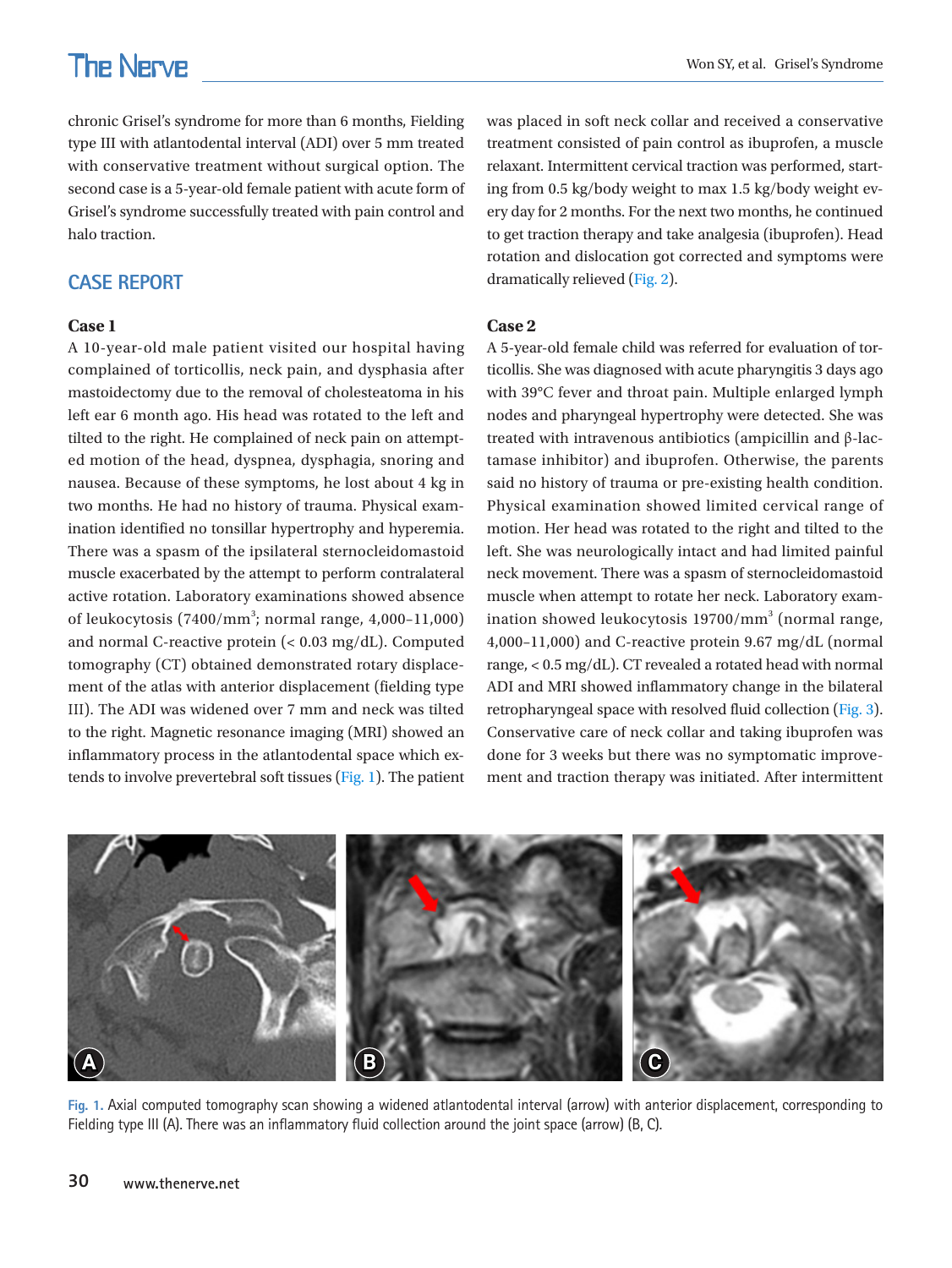# **The Nerve**

<span id="page-2-0"></span>

**Fig. 2.** The distance between the dens and lateral mass of C1 was 0.9 cm (A). After halo traction and pain control for 2 months, the distance between the dens and lateral mass of C1 was shortened (C). A three-dimensional (3D) reconstructed image verified the dislocation of C1 and C2 (B). The treatment effect was also verified through a 3D reconstructed image (D).

<span id="page-2-1"></span>

**Fig. 3.** Before treatment, the atlantodental interval was 0.9 cm (A), and after 1 week of halo traction, the distance was shortened to 0.7 cm (D). A three-dimensional reconstructed image verified the corrected alignment after the treatment. (B, E). Magnetic resonance imaging demonstrated retropharyngeal inflammation, reflecting the patient's history of acute pharyngitis. MRI showed inflammatory changes in the bilateral retropharyngeal space with resolved fluid collection (C).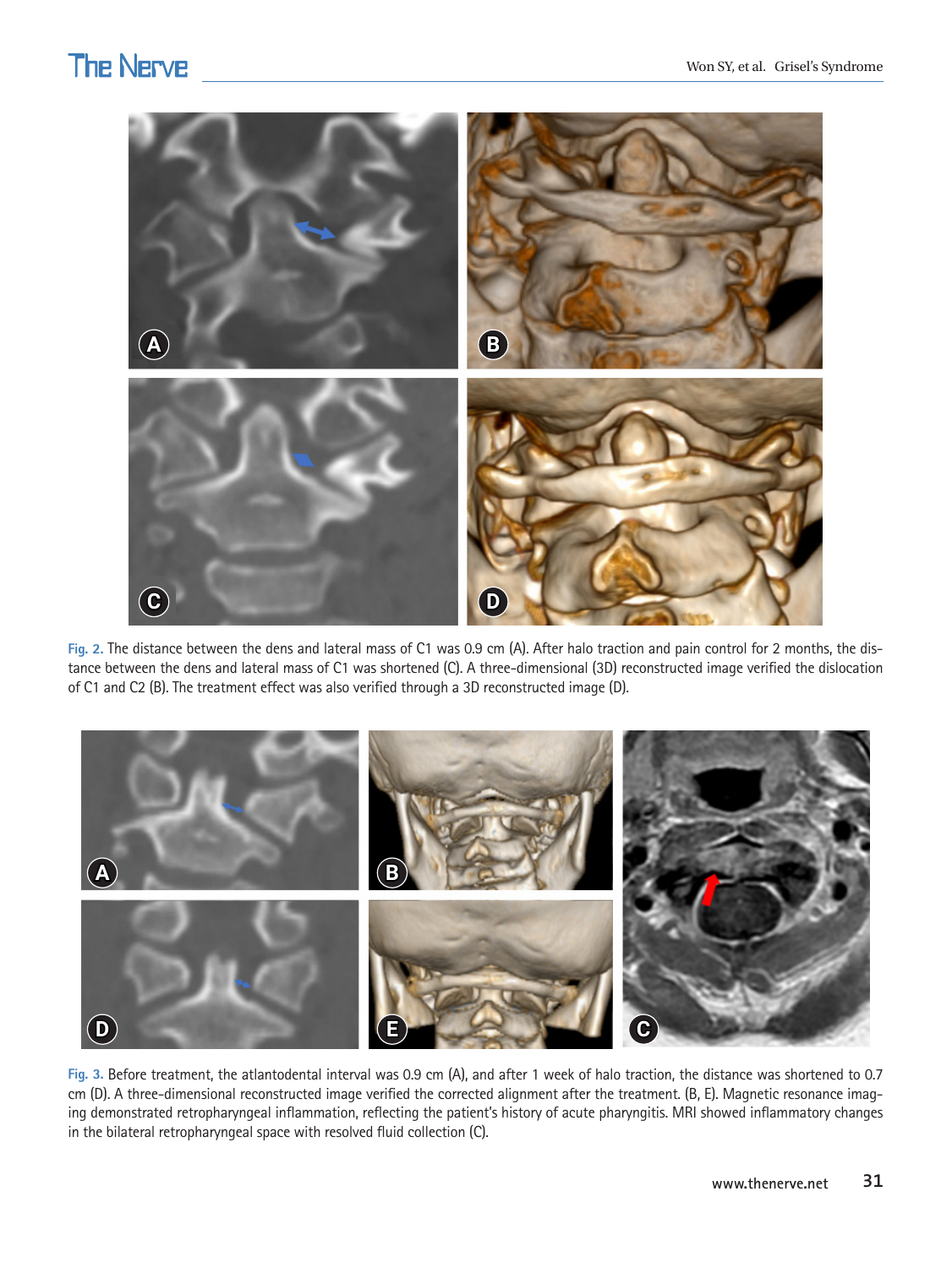cervical traction with 2 kg and bedside halter traction for 1 week, dislocation was normalized and neck pain and motion limitation were relieved [\(Fig. 3\)](#page-2-1).

### **DISCUSSION**

Grisel's syndrome is atlantoaxial rotatory subluxation after infection of the upper respiratory tract. Grisel's syndrome is generally related to head and neck infections such as pharyngitis, adenotonsillitis, tonsillar abscess, cervical abscess, and otitis media. It has been occurred after numerous otolaryngological procedures such as tonsillectomy, adenoidectomy and mastoidectomy $4^9$ . There are many mechanisms for Grisel's syndrome, including expansion of infection to the joints via anastomotic lymphatic and venous channels, synovial inflammation, effusion, distension, and instability of C1-2 joints, post-inflammatory decalcification of the ligamentous insertions inducing articular loosening, and reactive paravertebral muscle spasm strong enough to set off the destabilized joints<sup>10</sup>. Parke WW et al.<sup>[12](#page-4-4)</sup> demonstrated a previously unknown plexus of lympho-venous anastomoses via the pharyngobasilar fascia and the atlanto-occipital membrane that helps hematogenous conduction of local infections of the ear or the pharynx. The cases in this paper were caused by inflammation after the removal of cholesteatoma in his left and after acute pharyngitis.

Pang and  $Li^{10}$  classified the atlantoaxial subluxation into 3 different groups according to the pretreatment time (acute < 1 month, subacute = 1–3 month, chronic > 3 month). Fielding classified atlantoaxial subluxation into four different types. In type I, the atlas is rotated on the odontoid without anterior displacement. In type II, the atlas is rotated on one articular process with 3 to 5 mm anterior dislocation. Type III consists of a rotation of the atlas with anterior displacement greater than 5 mm. Type IV is explained by rotatory fixation with posterior displacement $^{5)}$ . Type 1 and 2 of subluxation are most common and neurological symptoms are not available. The spinal cord compression and severe neurological findings can be seen in types 3 and  $4^{3}$ . Our first patient had an ADI of 7.2, greater than 5 mm, so it corresponds to type III atlanto-axial subluxation and neurological symptoms like dysphasia, aspiration has been detected. The second patient had no anterior displacement with normal ADI, so it was type I atlantoaxial subluxation.

The treatment of Grisel's syndrome consists of non-surger-

tion and surgeries (C1-2 arthrodesis). Patients, who present within 1 month from the onset of symptoms, are routinely treated by non-surgeries like analgesics, cervical collar for comfort<sup>[18](#page-4-7))</sup>. However chronic Grisel's syndrome has been treated with surgery. Many authors reported that patients with Grisel's syndrome that remained unreduced for longer than 3 weeks are at a high risk of recurrence or permanent deformity, even after treatment, because of the development of chronic changes in the transverse and alar ligaments $11,15$  $11,15$  $11,15$ . However, after surgical stabilization, continuing neurological complications happened up to 15% of all patients. Tetraplegia, limitation of bone growth, secondary deformity has been described<sup>1[,9](#page-4-10),[14](#page-4-11)</sup>). Wright NM et al.<sup>17</sup> described that C1-2 transarticular screw fixation, the risk of vertebral artery injury was 4.1% per patient or 2.2% for screw inserted and it rises to lateral medullary infarction, resulting in Wallenberg's syndrome<sup>[13\)](#page-4-13)</sup>. Because of its invasiveness and associated risk, we generally reserve the surgical option if the Grisel's syndrome fails to resolve with non-operative care or there is a clear indication for surgery such as an associated traumatic spinal injury mandating surgical intervention $6$ . There are many reports that chronic Grisel's syndrome could be successfully reduced with antibiotic administration and observation for long periods of up to 6 month or with active physiotherapy<sup>7</sup>. Ishii et al.<sup>8)</sup> showed successful treatment of chronic rotatory subluxation (8 weeks) with traction and a sternal occipital mandibular immobilizer for 3 months. Park et al.<sup>[11](#page-4-1)</sup> described a case of chronic Grisel's syndrome with 6 weeks of halter traction and 4 months of bracing.

ies, including halter traction, cervical brace and skull trac-

The first acute Grisel's syndrome case was successfully treated non-surgically. The chronic Grisel's syndrome was also successfully treated with non-surgical management. Considering the patient's age and potential for growth and development, we thought the surgery was too dangerous so that we performed conservative treatment for chronic Grisel's syndrome patients. After 2 months of treatments, the alignment got corrected and symptoms improved.

### **CONCLUSION**

Acute Grisel's syndrome case could be successfully treated with conservative treatment. It was found that chronic Grisel's syndrome can also be treated with conservative treatment. These cases are thought to give good information to